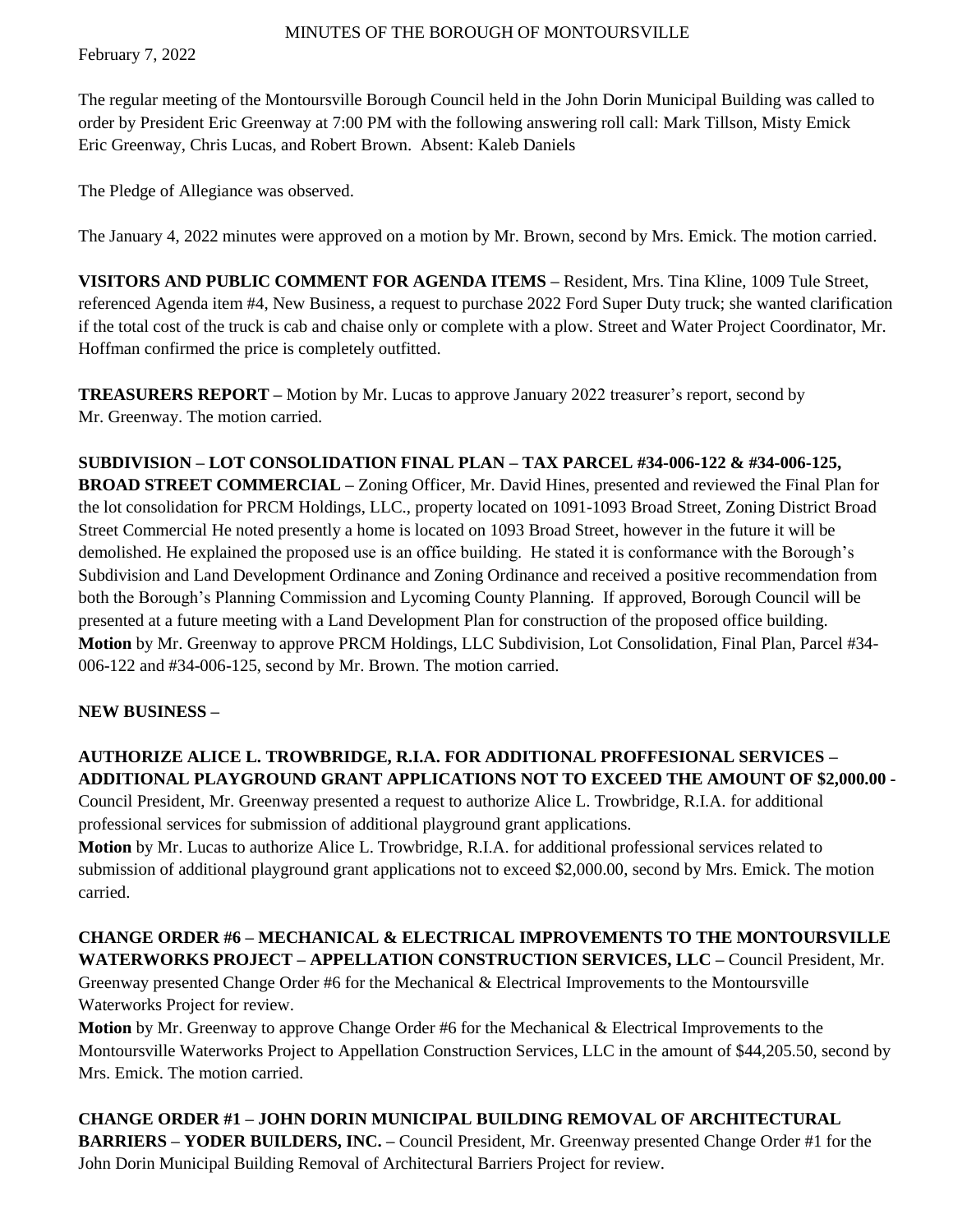Page 2 February 7, 2022

**Motion** by Mr. Greenway to approve Change Order #1 for the John Dorin Municipal Building Removal of Architectural Barriers to Yoder Builders, Inc. in the amount of \$3,215.00 for Yoder Builders, Inc. related to, second by Mr. Brown. The motion carried.

### **PURCHASE 2022 FORD SUPER DUTY F600 XL 4WD TRUCK – HONDRU AUTO GROUP – COSTARS –**

Council President, Mr. Greenway presented a quote for the purchase of a 2022 Ford Super Duty F600 XL 4WD Truck for review.

**Motion** by Mr. Greenway to approve the purchase of 2022 Ford Super Duty F600 XL 4WD Truck from COSTAR vendor Hondru Auto Group in the amount of \$108,235.00, second by Mr. Brown. After a lengthy discussion by Council members, Mr. Greenway amended his motion to table the approval until 3 quotes are received for comparison, second by Mr. Brown. The motion carried.

**2022 ENGAGEMENT LETTER/LARSON, KELLET & ASSOC – AUDITING SERVICES –** Council President, Mr. Greenway presented the 2022 engagement letter submitted by Larson, Kellet & Associates for review. **Motion** by Mr. Greenway to approve the 2022 engagement letter for Larson, Kellet & Associates for auditing services, second by Mr. Lucas. The motion carried.

**PLANNING & ZONING –** January Planning Commission Minutes Central Keystone COG Reports January 2022

**RECREATION –** Council Vice President, Mr. Lucas reviewed and explained Event permits 2022-01, 2022-02 and 2022-04.

**Motion** by Mr. Lucas to approve event permits 2022-01, 2022-02 and 2022-04, second by Mrs. Emick. The motion carried.

**STREETS/WATER** – Nothing at this time.

**MAYOR –** Mayor Bagwell shared the Police Chief informed him he is down a part-time officer and seeking permission to move forward with replacing him.

**POLICE CHIEF –** Nothing at this time.

**COUNCIL PERSONS –** Council member, Mr. Brown noted Civil Service oral interviews have been scheduled for later in the week.

**SOLICITOR –** Nothing at this time.

**COUNCIL VICE PRESIDENT –** Nothing at this time.

**PENDING MATTERS –** Nothing at this time.

### **CORRESPONDENCE AND ANNOUNCEMENTS –**

The next Council meeting will be held Monday, March 7, 2022 at 7:00 PM